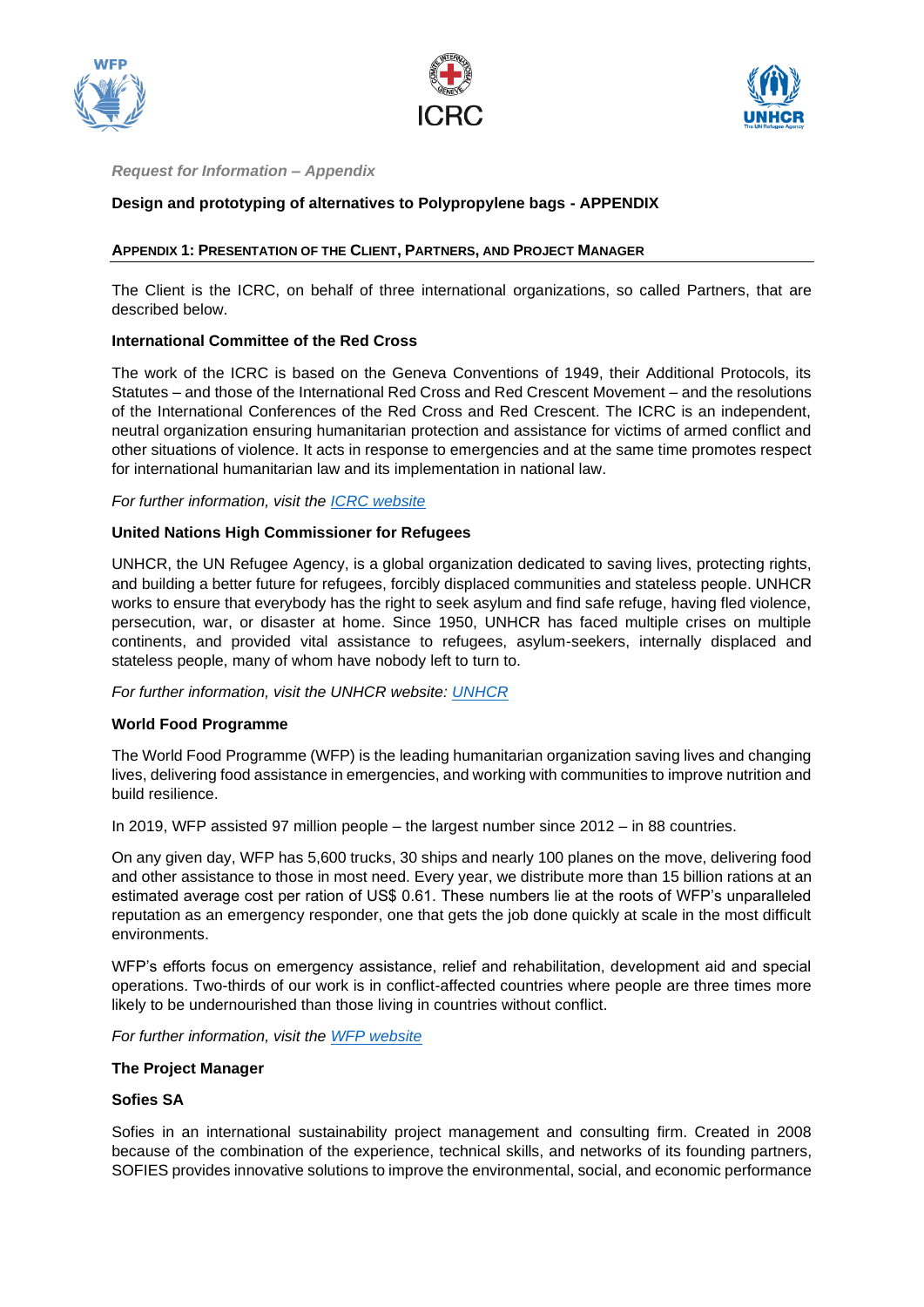





of its customers' activities. SOFIES comes with the experience of over 40 highly qualified consultants, who have been active in various fields of technical cooperation in Europa, South and Central America, Africa and Asia, with more than 500 projects delivered in more than 40 countries around the world. As of October 2021, Sofies is a part of the DuPont Sustainable Solutions family

*For further information, visit the [Sofies website](https://sofiesgroup.com/en/)*

# **APPENDIX 2: REQUIREMENTS ON THE BIDDER**

## **Scope of the project, consortium**

The Bidder can choose to answer to one or several lots.

The Bidder has the right to sub-contract a part of the work (maximum 25%), under its responsibility.

#### **Intellectual Property**

The Partners are aiming at a positive impact beyond their respective organizations. The solutions developed in the context of this project shall be free of any property's rights to enable a worldwide dissemination. The material formulation and the manufacturing process shall not be kept secret.

## **APPENDIX 3: TEMPLATE FOR THE RFI**

The Proposal submitted in response to the RFI should be **no more than 3 pages** in length (excluding annexures). The following content should be included in the proposal:

| Section                | Content                                                                                                                                                                                |
|------------------------|----------------------------------------------------------------------------------------------------------------------------------------------------------------------------------------|
| About the organization | Brief description of the bidder's organization. This section should at a<br>minimum contain the following information:                                                                 |
|                        | Official registered name, mailing address, main telephone<br>number and web address                                                                                                    |
|                        | Organizational description                                                                                                                                                             |
|                        | Brief paragraph on how the bidder's profile is suited to the<br>project and motivation to deliver it                                                                                   |
| Solution presentation  | An introduction to the solution proposed by the Bidder, along<br>with information regarding current application of the solution, its<br>maturity, and suitability to the project needs |
|                        | Up to 3 brief project references demonstrating the experience of<br>the bidder in delivering similar projects previously                                                               |
| Comments on the RFI    | Any suggestions/recommendations the bidder may have on the<br>RFI such as alternative solutions (outside of the 5 lots), key<br>doubts/gaps in information, concerns/caveats (if any)  |

#### **APPENDIX 4: BAGS SPECIFICATIONS**

**Technical parameters**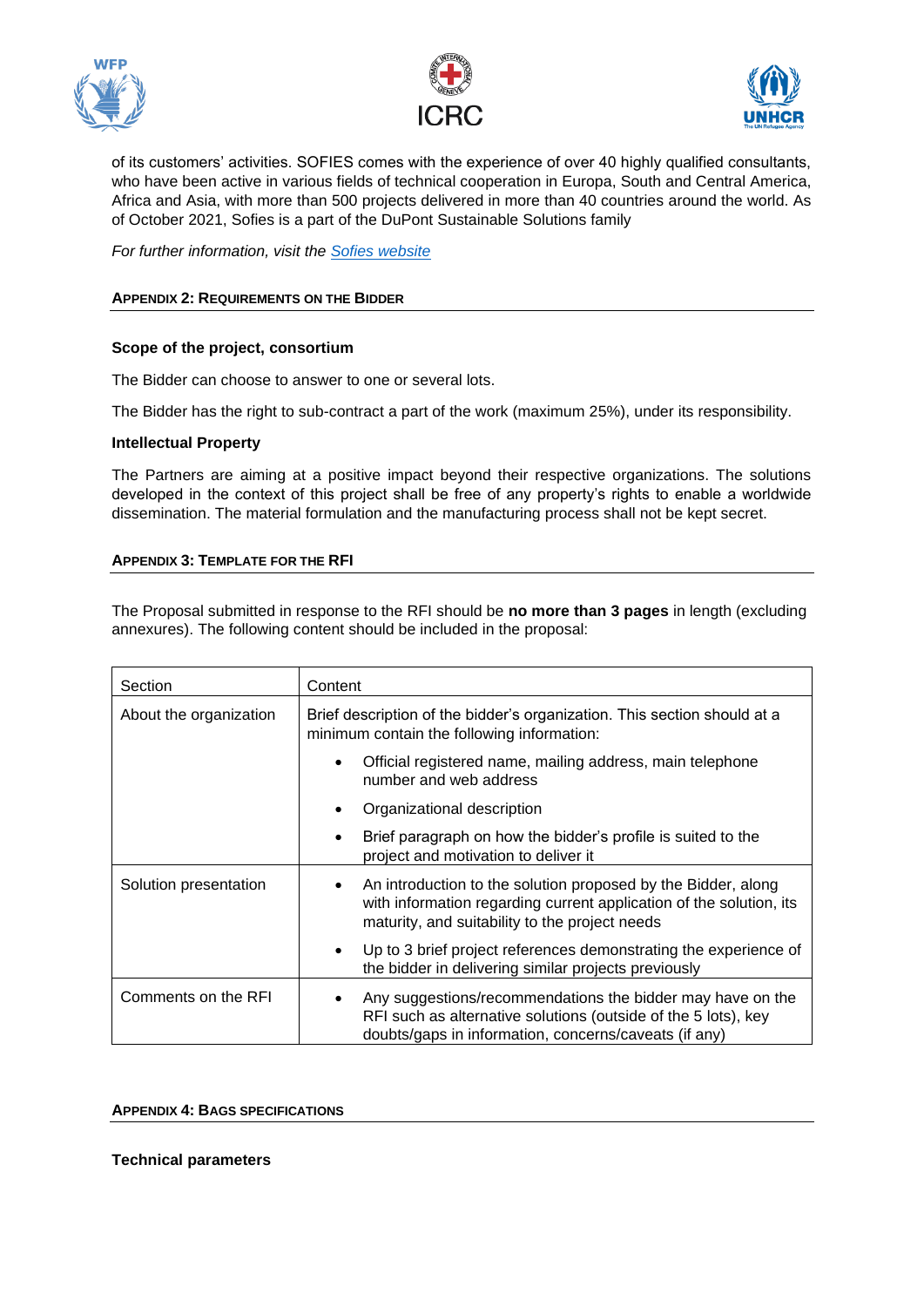





# • **Mandatory**

- a) Food grade **and** non-food grade options.
- b) Drop test: The bags of finished product must pass the drop test (after each drop, there shall be no rupture or loss of contents) following the principles of the drop test standard (EN 277, ISO 7965-2 or equivalent) with following sequence:

- Butt dropping: Bag is dropped from a height of 1.20m on the bottom and the top of the bag.

- Flat dropping: Bag is dropped from a height of 1.60m twice on one flat face and twice on the opposite flat face.

# Note: non-essential for NFI

- c) Size range: from 5kg to 90kg (25kg and 50kg being the vast majority).
- d) Durability (=life span) 24 months under typical warehouse conditions (up to 50°C/ 90%RH). Limit to be defined based on comparison with current PP woven bags (e.g, as per ASTM D4329).
- e) Minimum breaking force (to prevent bags to tear) horizontal and transversal: 600N.
- **Nice to have**
	- f) UV stabilizers: The fabric shall retain 50 percent of its original minimum tensile strength in each direction after 300 hours of exposure (Test specimens are alternately exposed to UV light alone (200h in total) and to condensation alone (100h in total) in a repetitive cycle) when tested in accordance with ISO 21898 in a QUV accelerated weathering tester.
	- g) Reduce pest infestation of food (criteria: no fumigation needed over time): medium barrier performance for food requiring some protection (WVTR< 5 g/m2/day (38°C/90%RH) and OTR< 1500 cc/m²/day (23°C / 0% RH)).

#### **Business requirements**

h) Cost: the cost, based on large scale production, of the alternative solution should not be very much exceeding the cost of the current PP bag.

As a benchmark: cost of bagged 50 kg PP woven bags: approx. USD 6-7 per metric ton of food when loading from India. Bags are normally produced locally (approx.: 0.38 USD for 50kg bags).

# **APPENDIX 5: CRITERIA AND PRIORITIES FOR THE DEVELOPMENT OF AN ALTERNATIVE TO PP WOVEN BAGS**

A panorama of alternative solutions to package humanitarian food and non-food items has been established and solutions have been prioritized, based on a multicriteria evaluation, and considering the Partners constraints and targets.

The focus has been given on:

- Comply with the functional specifications of the current PP woven bag (food and non-food items)
- Minimize plastic leakages as well as water and CO2 footprints
- Keep a high reuse rate of the material (even if very difficult to estimate)
- Favor high maturity and high production capacity to enable an industrial deployment of the solutions within less than 3 years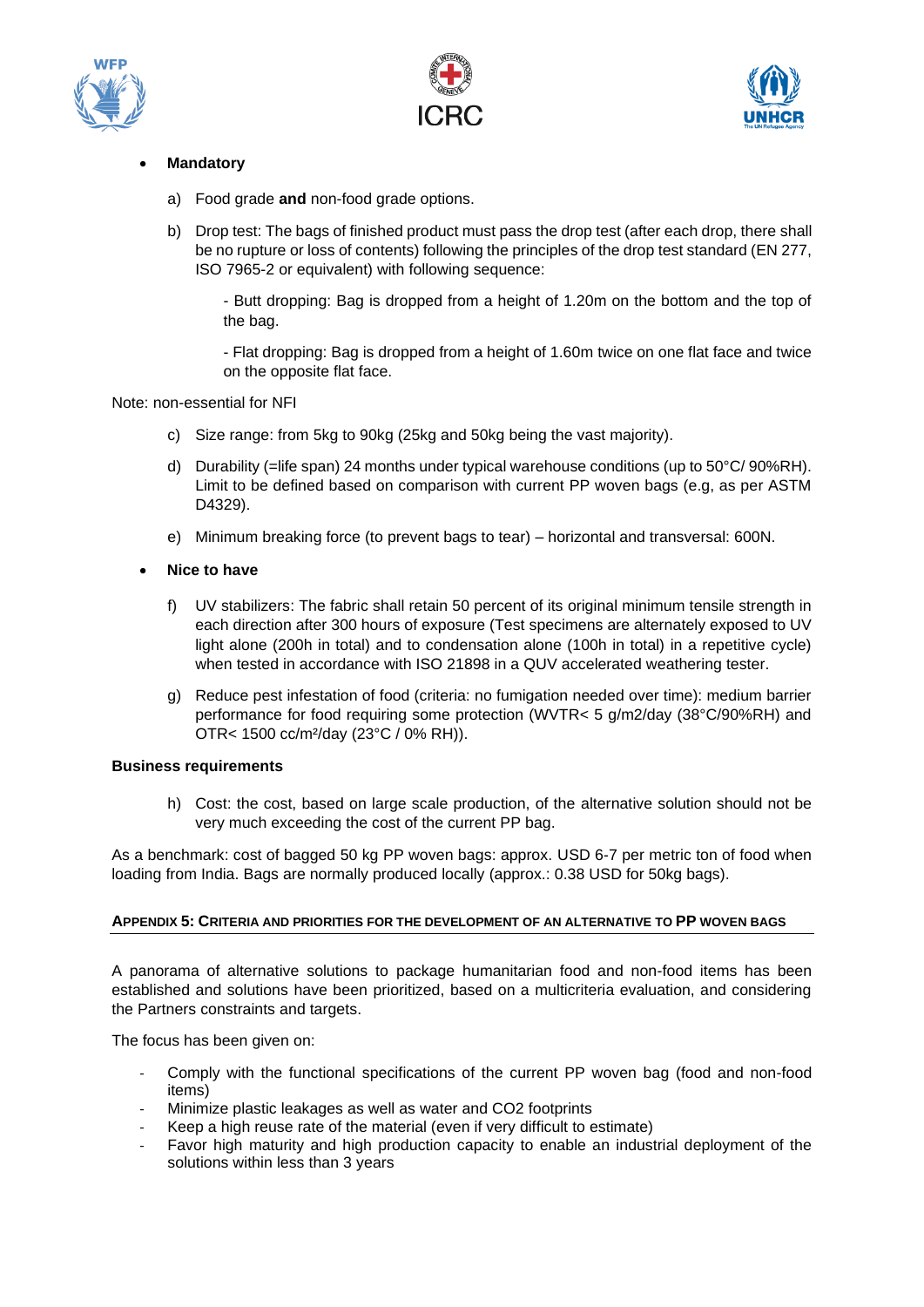





To focus the investigations and prioritize the solutions, a multicriteria assessment has been developed.

Every solution is assessed based on four main categories characterized by several criteria. The weighting system is described in the [Table 1.](#page-3-0)

<span id="page-3-0"></span>

| Table 1: Scoring system of the multicriteria analysis |  |  |  |
|-------------------------------------------------------|--|--|--|
|-------------------------------------------------------|--|--|--|

| Category    | <b>Criteria</b>                                              | <b>Weight of</b><br>the<br>category | Weight of the criteria<br>in its category<br>$(1:$ low to $3:$ high) | <b>Overall</b><br>weight of the<br>criteria |
|-------------|--------------------------------------------------------------|-------------------------------------|----------------------------------------------------------------------|---------------------------------------------|
| Technology  | Adequation with<br>mechanical and physical<br>specifications | 25%                                 | 3                                                                    | 6%                                          |
| Technology  | Food-contact                                                 | 25%                                 | 3                                                                    | 6%                                          |
| Environment | Leakages                                                     | 25%                                 | 3                                                                    | 8%                                          |
| Environment | CO2 impact of production                                     | 25%                                 | 3                                                                    | 8%                                          |
| Environment | Water impact                                                 | 25%                                 | 3                                                                    | 8%                                          |
| Society     | Reuse                                                        | 25%                                 | 3                                                                    | 25%                                         |
| Environment | Recyclability                                                | 25%                                 | 1                                                                    | 3%                                          |
| Technology  | Production capacity                                          |                                     | 3                                                                    | 6%                                          |
| Technology  | Time to market                                               | 25%                                 | 3                                                                    | 6%                                          |
| Economy     | Price                                                        | 25%                                 | $\overline{2}$                                                       | 25%                                         |

The materials have been assessed based on current Sofies SA and Partners knowledge, on literature and ad-hoc contacts with experts. The assessment is described in the [Table 3.](#page-4-0)

The score given per criteria is as follows:

| <b>Score</b> | Description of the performance of the material<br>compared to the current PP woven bag |  |  |  |  |  |  |  |  |
|--------------|----------------------------------------------------------------------------------------|--|--|--|--|--|--|--|--|
|              | Equivalent                                                                             |  |  |  |  |  |  |  |  |
|              | Slightly better                                                                        |  |  |  |  |  |  |  |  |
| 2            | Significantly better                                                                   |  |  |  |  |  |  |  |  |
| 3            | Outstanding                                                                            |  |  |  |  |  |  |  |  |
| -1           | <b>Slightly lower</b>                                                                  |  |  |  |  |  |  |  |  |
| $-2$         | Significantly lower                                                                    |  |  |  |  |  |  |  |  |
| -3           | Verv low                                                                               |  |  |  |  |  |  |  |  |

It is a general assessment, and the scores may vary according to the specific solution proposed by the Bidder.